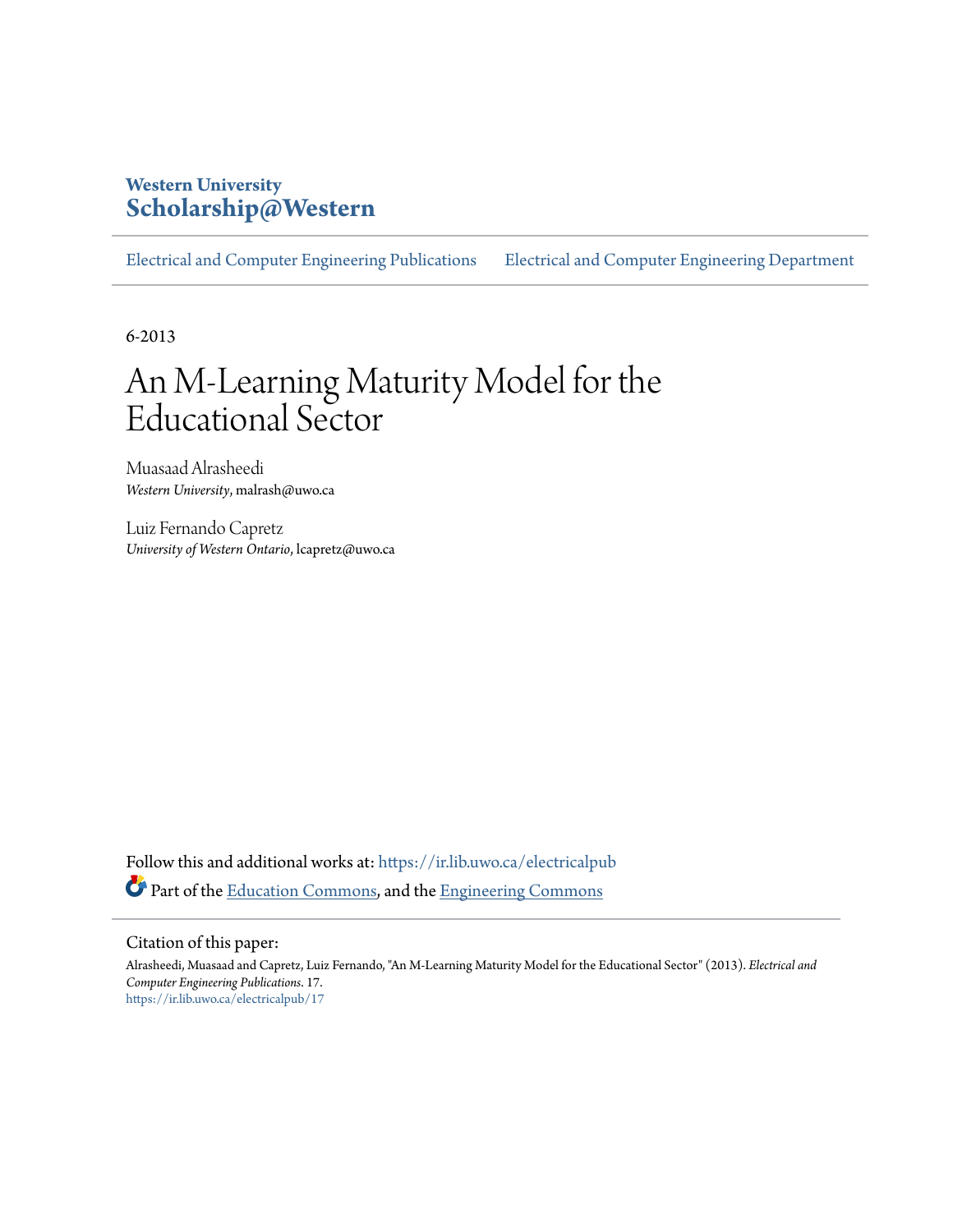# **An M-Learning Maturity Model for the Educational Sector**

Muasaad Alrasheedi *University of Western Ontario Dept. of Electrical & Computer Engineering London, ON, Canada – N6A5B9 malrash@uwo.ca* 

Luiz Fernando Capretz *University of Western Ontario Dept. of Electrical & Computer Engineering London, ON, Canada – N6A5B9 lcapretz@uwo.ca* 

# **Abstract**

*Educational institutions are increasingly becoming interested in adopting alternative technologies as a mode for imparting education. Mobile technologies are considered to be the next frontier as they have the capability to provide high-quality learning experiences, and satisfy the increasing demand for mobility and flexibility. In view of the ubiquitous presence of mobile technology and the immense opportunities, there are favorable indications that the technology would be introduced as the next generation of learning platforms. The adoption of M-learning also has its challenges. A lack of a comprehensive assessment and evaluation methodology is seen as one of the major roadblocks in implementing the technology. The present paper has used the framework of the Capability Maturity Model (CMM) to design a model for M-learning within educational institutions. The objective is to identify key processes and maturity levels that would make the transition of learning processes from old to new, smooth and viable.* 

# **1. Introduction**

The contemporary education process is expected to change because of the far reaching impact of mobile telephone technologies. Researchers such as Valk et al. [1] have pointed out that mobile technologies must be used in the educational sector, in view of their massive growth and acceptance within all levels of the society. However, the actual design of a learning platform based on mobile technology is still in the development phase, exploring and assessing several methodologies that can be used. Kukulska-Hulme and Traxler [2] and Chan et al. [3] have explored the notion of M-Learning within a one-on-one setting (i.e., each student has one independent mobile device during the learning sessions). Also researchers, such as Kukulska-Hulme et al. [2] and Engel et al. [4], have explored M-learning in a different context. In addition, there have been several other experimental studies to understand the ways in which mobile technology can be used to impart education [5][6].

Some of the institutions offering higher education have also implemented experimental initiatives for M-learning that have been successful [7] moreover, a recent case study by De Waard et al. [8] demonstrate the merger of the Massively Open Online Course (MOOC) format with M-Learning. In fact M-learning systems have already been developed in the US as well as in several countries in Europe. The technology has also been proven as an effective channel for providing inexpensive distance education for varied purposes in Asian countries like South Korea, Bangladesh, Malaysia, and Japan [9].

A common conclusion from these studies is an agreement that the process would be challenging, especially when the traditional background of the educational institutions are taken into consideration. Wishart and Green [10] consider that the most prominent challenge in the M-Learning process is the insufficient evaluation of implementation of the mobile technologies on a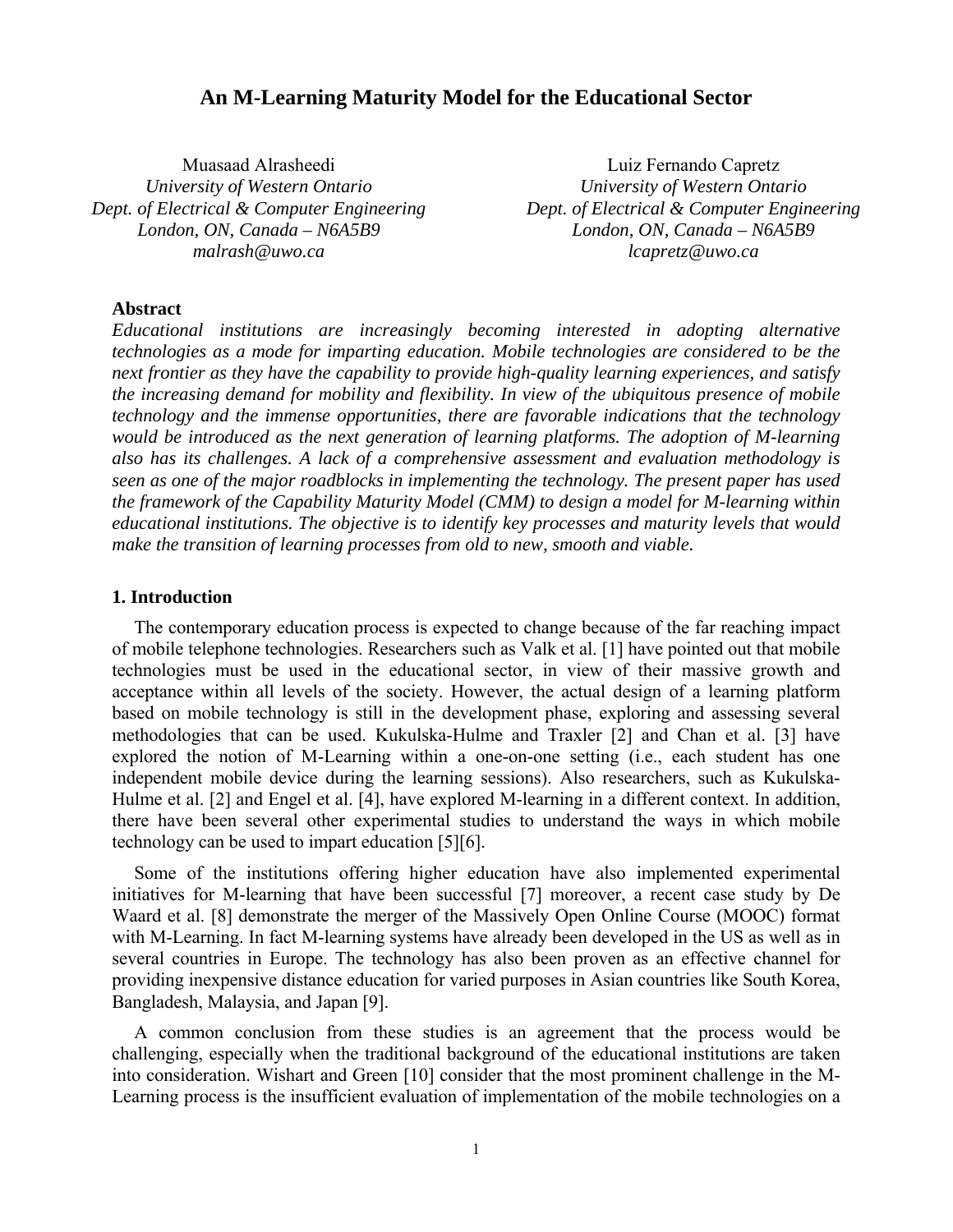non-experimental basis. Further, while educational institutions are still prioritizing their strategy and operation in terms of adopting M-learning principles, the technology itself is changing rapidly. The main advantages of adopting an M-learning platform for educational purposes would be an increase in the number of students having access to education as well as a reduction of setup costs for the educational institutions involved [11]. One of the objectives of this paper is to address the benefits that educational institutions will get at various stages of adopting the Mlearning platform for imparting education.

The primary research question addressed in this study is: Can we creatively apply the CMM concept to the M-learning domain for the educational sector? The objective is to evaluate the progress of educational institutions in an objective manner and to provide a clear roadmap for achieving a complete integration of M-learning within educational institutions so that they achieve the maximum benefits from introduced the technology as part of their education program

It has been observed that educators find it difficult to learn and apply the principles of new technology to their teaching of students. The problem is even more acute when the case of technical teaching is considered [4]. Educators have often been skeptical of applying new technologies in the teaching program. However, several studies have demonstrated that technologies, such as E-learning, M-learning, and other advanced methods, could be equal to the traditional lecture format [11].

In the absence of an overall framework of assessment that ensures the successful adoption of M-learning and, consequently, improves the educational process, the techniques are bound to be viewed with suspicion. The CMM model was initially suggested to assess the improvement of organizational processes during the process of software implementation [12].

The paper is structured as follows: Section II enumerates the research objectives. A review of the existing and relevant literature is presented in Section III. Section IV presents an analysis of the existing models that have been used as a basis for the design of the current framework. The actual model has been depicted and described in Section V. Section VI presents the conclusion from the study comprising an analysis and discussion on the proposed model and possible directions for future research.

#### **2. Goals, Objectives and Limitations of this Research**

This paper assesses the validity of the process of applying CMM to the M-learning platform. The CMM has been utilized for two purposes in the paper – to provide clear guidance that would enhance the process of adopting the M-learning platform and to integrate the platform with the presently used E-learning program. The possible advantages of using the modified version of CMM for M-learning will also be discussed at the end of the section. Thus, the objective of the paper is to answer the question: How can we creatively apply CMM to the process of M-learning? The intention is to effectively use the model to evaluate the performance of the M-learning platform and consequent stages of development. The research is limited to the evaluation of CMM as it applies to M-learning and mapping it precisely to define the process to make it comprehensive. The development of a working M-learning platform would involve knowledge of several aspects of pedagogy, such as learning and cognitive theories, that are not a part of the present study.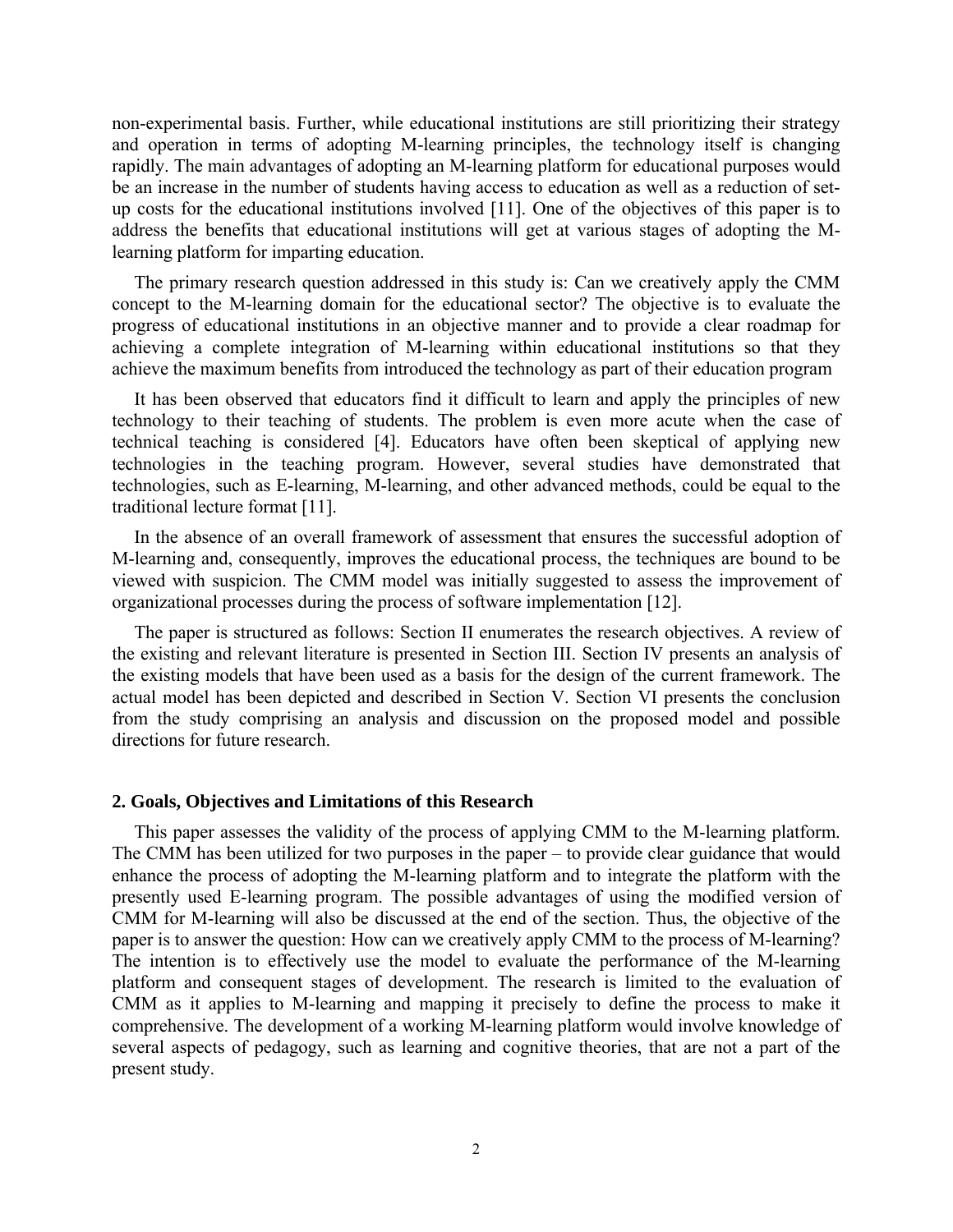#### **3. Literature review**

The concept of M-learning has been a part of several debates. The main question to be asked here is: Does the concept of mobile learning refer to the mobility of the student (as considered by Kukulska-Hulme [2]) or does the term reflect the mobile device itself (as articulated by Traxler [13])? Both points of view are equally relevant and powerful and choosing either would have a significant impact on the implementation process. One aspect common to both is that the concept of M-learning encompasses learning within the traditional classroom setting as well as the possibility of formal/informal education outside the traditional classroom set up using any of the possible mobile devices. It is also clear that interaction with mobile devices is just one part of Mlearning; the most important part is characterizing these interactions so that they support the education process.

In this context, M-learning can be defined in the words of Schofield et al. [14] as the process where both personal and public understanding of a concept occurs only through technologysupported conversations and interactions between individuals. Looking above at the two debated views of M-learning, it is clear that this definition is more in line with the point of view supported by Kukulska-Hulme et al. [2]. This because it can be argued that, in this case, the location of the people was vital, in the sense that they were separated enough so that interaction between them was possible only through the mobile devices. Also, people were free to move without affecting the overall learning process.

Choosing one definition of mobile learning from the many proposed is a challenging concept because the mobile-platform is undergoing rapid transformations with new technologies being developed every few months. The newer versions are getting more sophisticated but the older phones are still popular. The platform is not limited to mobile-phones, as the name suggests, but includes a host of other devices including notebook computers, digital cameras, music players, and even gaming consoles. However, unlike the E-learning platform, the m-learning platform is device-dependent and is restricted to the use of devices with mobility features. El-Hussein and Cronje [15] have emphasized this aspect clearly while defining M-learning in their paper, when they note that the devices used for M-learning must be noticeably mobile. However, the architects of M-learning models must not consider the process as merely the extension of E-learning using mobile devices. The focus of designing M-learning applications must be specific to the usage of mobile technology, using all the advantages the technology offers to facilitate the process of learning. Figure 1 below shows the different ways in which M-learning can be utilized in an education setting.



**Figure 1. Utilities of M-learning in an educational setting** [14]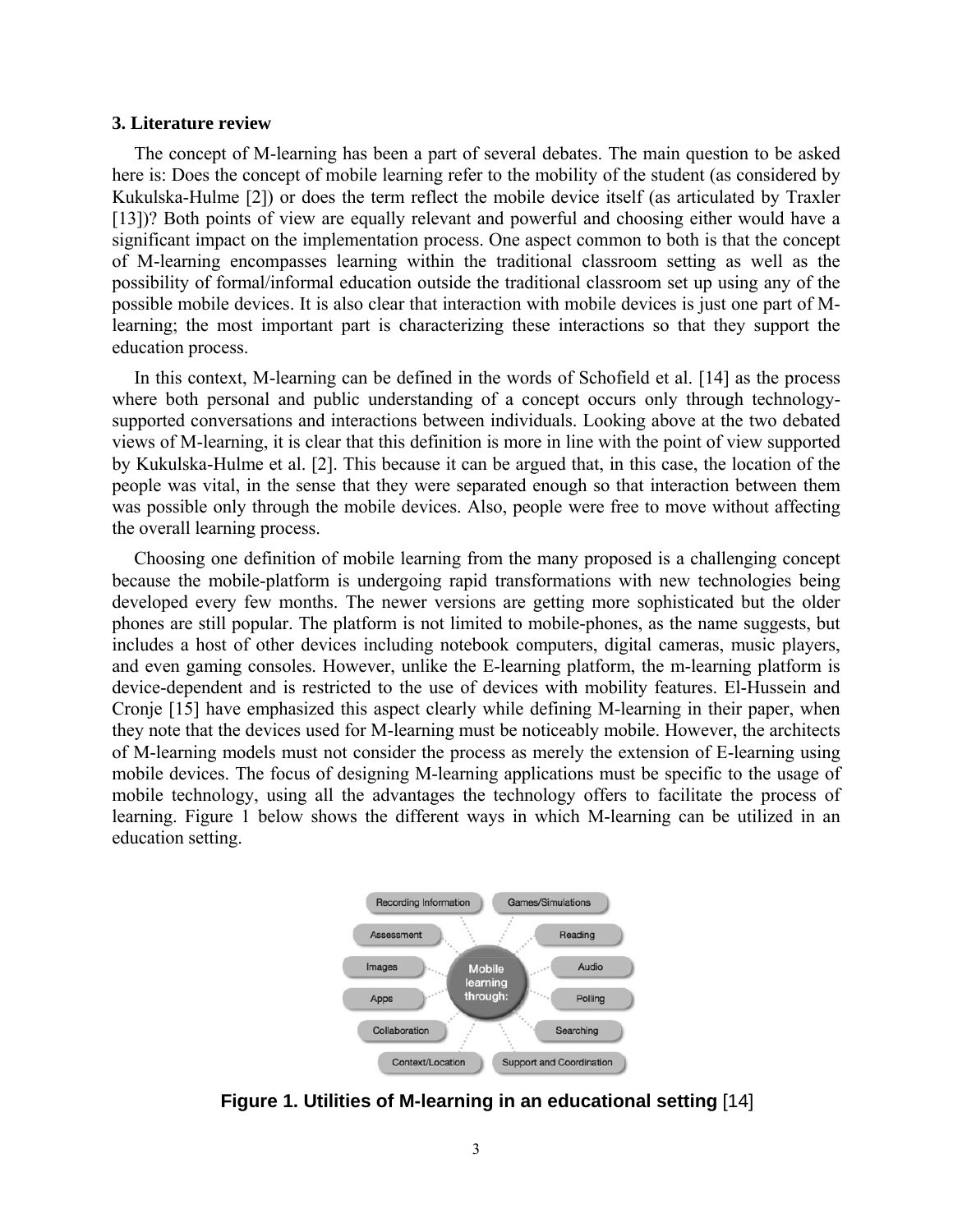# **3.1 Advantages of M-Learning**

The process of M-learning offers advantages such as simplifying the learning process as well as the offering the possibility of anytime-anywhere learning. In addition, using this mode to impart education can save the time and efforts of teachers while making the entire experience enjoyable for students [11]. In order to achieve the maximum educational benefits from the Mlearning platform, one must be aware of its specific features. Figure 2 below shows the characteristics of M-learning. Figure 2 shows the characteristics of M-learning.



**Figure 2. The characteristics of M-learning** [16]

 From figure 2 above, the characteristics of M-learning, as enumerated by Ozdamli and Cavus [16], are as follows: (i) ubiquitous, i.e., present everywhere, (ii) blended, i.e., unified, (iii) portable, i.e., can be conveniently moved from place to place, (iv) private, i.e., maintains the confidentiality of the learners, (v) interactive, i.e., offers two-way communication, (vi) collaborative, i.e., encourages shared learning, and (vii) instant, i.e., real time information exchange is possible.

# **3.2 Disadvantages of M-Learning**

In order to better understand and effectively use M-learning, it is also essential to understand the limitations of the platform. For a start, there are set up costs involved in equipment acquisition, in addition to the training costs for instructing the teachers and students on how to efficiently use the platform [17]. A major concern for the educational arena has always been copyright and security issues regarding the learning material. Internet and mobile platforms are notorious for flouting the rules, leading to frequent accusations of infringement. Using the platform will inevitably expose the training matter to individuals who are unauthorized to view/use the information, if sufficient security measures are not used However, the creative advantages M-learning offers to enhance the learning experience, for both workplace and institutional education, goes a long way towards balancing out these disadvantages [18][19].

# **3.3 Challenges in M-Learning**

The process of evaluating the M-learning platform is fraught with challenges on the part of both students and educational institutions, especially in regards to the perceived benefits. This section will concentrate on discussing the theme.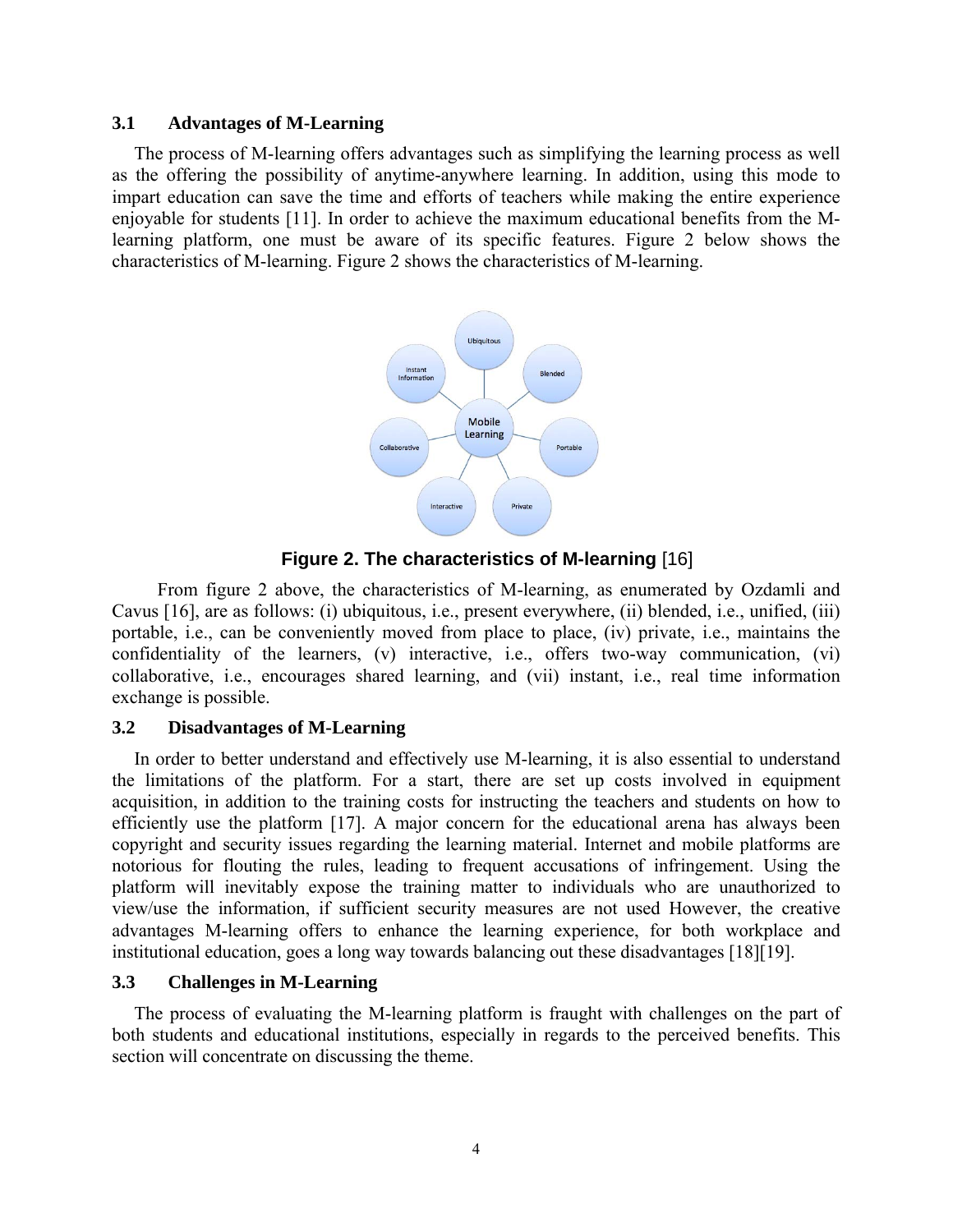# **Review of Current Evaluation Frameworks**

As the field of M-learning is still in its infancy, few frameworks and models have been advanced and evaluated by researchers. A review of the relevant literature shows that Vavoula and Sharples [20][21] have proposed six complications in the assessment of M-learning: evaluating the current learning settings and analyzing the possibility of meaning in different settings (setting includes physical and social environment, learning objectives, tools, and methods); deciding the assessment methods and outcomes for mobile-learning (existing learning assessment methods have been validated by long-term research); evaluating and presenting ethical guidelines for mobile-learning platform; understanding the impact of the high technical nature of the mobile-platform in an educational setting; evaluating the process of mobile learning platform on a long-term basis to understand the change process between the traditional and the new learning context (as a result of M-learning); and assessing and presenting the best mix of formal/informal settings for M-learning in an educational setting.

Vavoula and Sharples [21] also present the theoretical framework given by a previous researcher, Meek, for assessing M-learning in an educational setting. The framework known as M3 assesses the mobile learning platform at three levels: micro at which only user experiences are assessed; meso at which the overall learning environment is assessed; and macro, which assesses how the new platform blends into the established set ups of the educational institutions. Several suggestions have also been proposed to modify the framework for future researchers.

In this context, the six challenges specified by Vavoula and Sharples [20] in evaluating the Mlearning process need to be addressed methodically. The challenges can be enumerated as: analyzing and capturing learning in or across context, measuring the processes and outputs from the M-learning platform, respecting the privacy of the learner/participant, assessing the utility and/or usability of mobile devices, considering the wider context of an organization or the socioculture of learning, and, finally, evaluating the resulting informality. The authors have acknowledged that these challenges are a result of the social implications arising from the multifarious effects of using mobile devices, rather than being due to technical aspects [20].

# **Review of E-learning Maturity Models**

Even though the educational institutions rapidly adopted the E-learning platform, the process of inducting a new albeit similar platform is challenging. Success cannot be taken for granted and the implementation process must be tailored to individual educational institutions taking into account their individual geographical and cultural aspects. Thus would ensure that the platform is adopted universally and efficiently within an institution. A review of literature shows several cases where similar implementations were handled with due care and were, hence, successful [4][6].

According to Zhou [22], the currently existing maturity models for E-learning platforms clearly delineate the performance at different maturity levels (even color them differently) This makes it easier to view the process improvement stages, but quantifying the process is still difficult as is the usage of auto-evaluation tools to measure improvement. For this reason, he has proposed a quantitative model that measures the progress of an educational institution operating E-learning programs, in terms of the CMM concepts of capability and maturity. His model is named E-learning Process Capability Maturity Model ePCMM [22].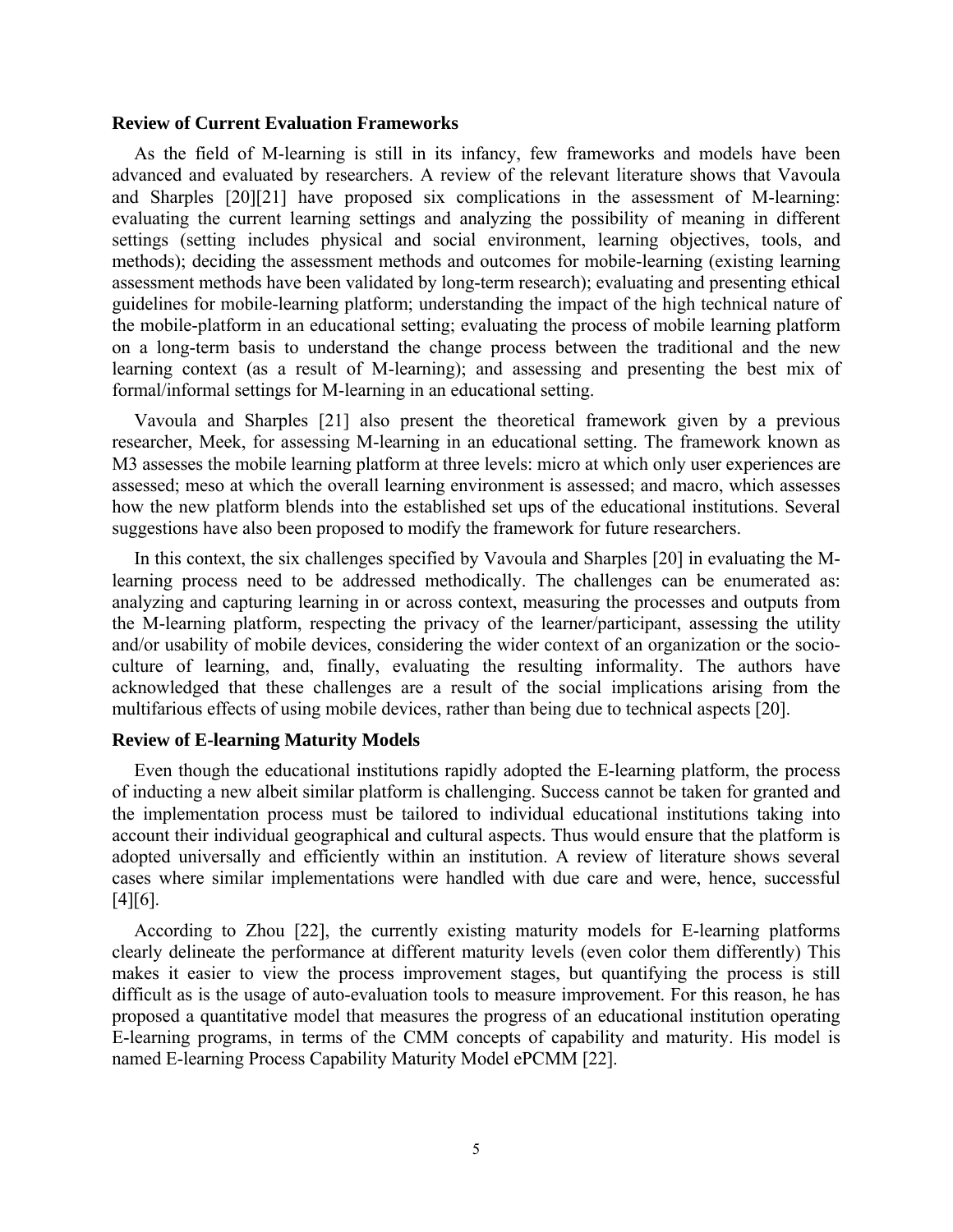## **4. Related Work**

The use of the CMM in the educational context is not a new idea as clearly detailed by Lutteroth et al. [23]. Jalot [24] asserts that the CMM can be used as a tool to overcome any deficit in the quality standards of a process in any area, including the educational sector. While the author suggested that he would address the specific requirements that would tailor CMM to be used in the educational sector in future works, there was no attempt to do so. However, while presenting their E-Learning Maturity Model (EMM), Marshall and Mitchell [25][26][27] focused on the enhancement of the process in terms of the software involved as well as the ability of the model determination using SPICE ISO/IEC [28]. SPICE is considered to be the answer to ISO, in line with the five maturity levels given by the Software Engineering Institute for the CMM. In case of SPICE there is an additional level zero, which specifies the condition where the process could not be accomplished or was performed incompletely.

The basic objectives of EMM in the context of the educational sector are similar to that of CMM, while the domain appears to be different. This means that the model cannot be used for the purpose of M-learning. Another model that could be applied effectively is the OCDMM (Online Course Design Maturity model) proposed by Neuhauser [29]. The model is essentially an Elearning's maturity model based on CMM and describes the various stages of E-learning technologies' adoption in an educational institution. The maturity levels in the CMM-based Elearning model differ in the extent to which the technology of E-learning and M-learning can be employed successfully [30] [[31], respectively.

Some of the best practices from EMM and OCDMM can be taken while attempting to fit the levels into the 5-level-framework of the CMM model. One must consider that the model is essentially tailored to the context of the industry. However, aspects such as clear communication practices and approaches for employee motivation should be a part of the educational arena as well. One must admit that an important goal of an educational program is to motivate the students. In addition it is also important to improve the communication between students, student and tutors, as well as students and management. While applying the CMM model to education, these aspects must not be neglected as being parts of the industry that must be pared to fit the model to the educational sector. Developing such a 'culture of excellence' should be one of the targets of educational programs, one that educators are still in the process of figuring out.

In summary, it can be seen that CMM has not yet been applied critically in the educational domain, except by the above mentioned researchers. As discussed later, other maturity models appear to rely on developing a culture of professionalism among students as the onus of the industry. The process of E-learning is considered as a special domain and the culture promoted by the domain is not viewed to be an inherent part of the educational sector but as a consequence of technology. In any case, it can be argued that the E-learning approach cannot be applied directly to the M-learning platform. In fact, the study has shown that M-Learning modules, coupled with certain structural enhancements, have the potential to improve the educational experience as whole.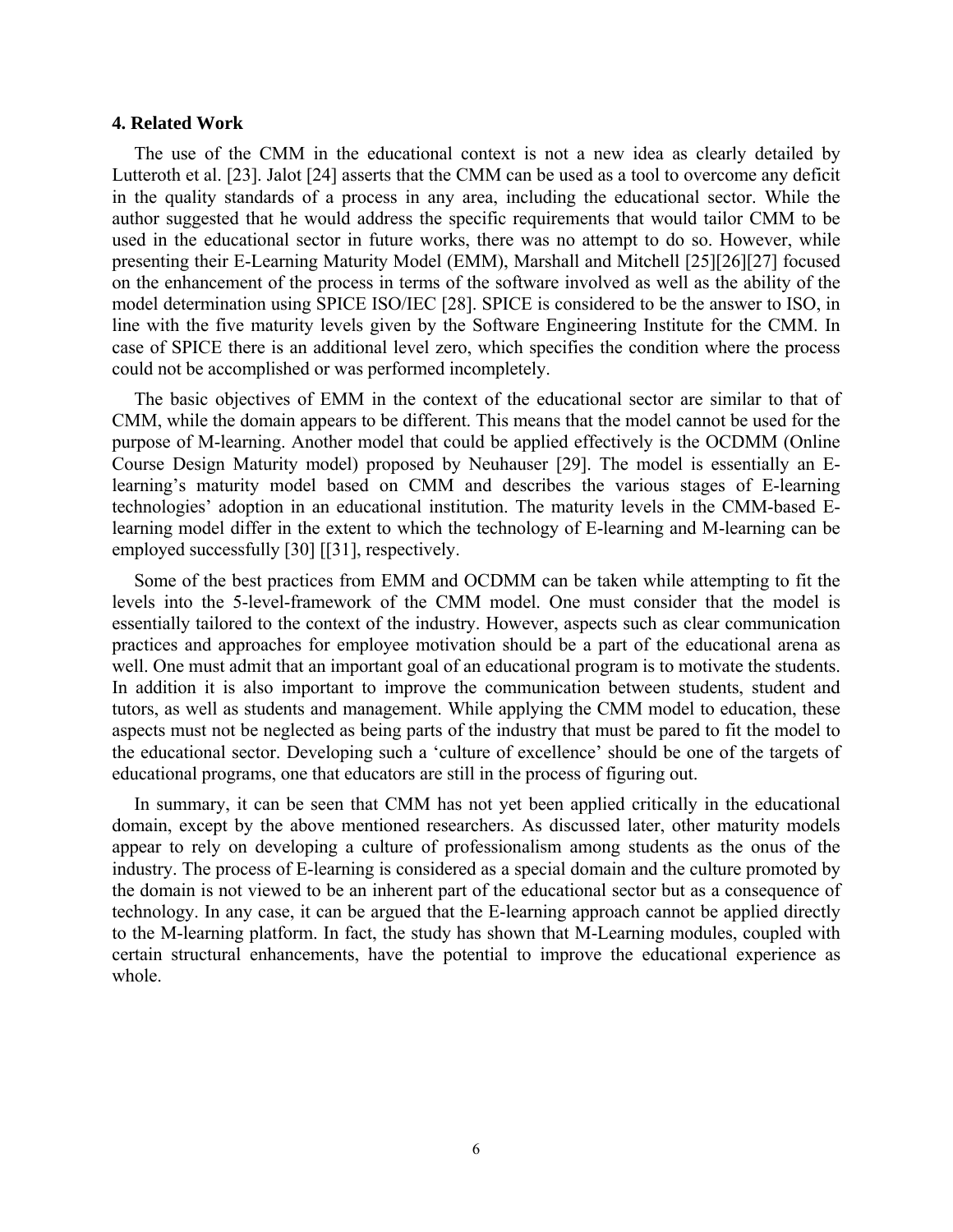# **5. Proposed Architecture for M-Learning Maturity Model**

The primary objective of the present study is to develop a process model, which is flexible as well as offering the users a guiding framework for enhancing the process of M-learning. From the literature review conducted in the previous sections, it was found that such a model could be developed on the lines of the existing CMM. CMM is a 5-level model that helps to judge the maturity of the software used in the institutions or organizations. In addition, the model also identifies critical steps and other validated practices necessary to improve the efficiency, effectiveness, and capability of the current process. The five levels of this model, in terms of Paulk [12], are as follows:

- *1. Initial: The existing process during this stage can be characterized as ad-hoc. Smaller process steps are not defined at all and the success of any project usually depends on heroics and efforts by an individual or a team.*
- *2. Repeatable: The process has matured from the previous stage and includes practices to track schedule, expenditures, and objectives/goals of the projects.*
- *3. Define: The process at this stage includes process improvement activities and the corresponding management actions. All the actions are integrated and documented to make them consistent and repeatable across different projects.*
- *4. Managed: At this stage, the company has progressed to include detailed and quantifiable measures for process activities as well as for quality of products. Both the processes and products quality are controlled using quantifiable measurements.*
- *5. Optimizing: At this stage, the company is capable of facilitating continued process enhancement based on feedback from the process involved, pilot processes, and other innovative ideas.*

As discussed earlier, CMM was originally designed to offer benefits, such as road maps, for enhancing the software development process within an institute or organization. In this section, the focus will be on adapting the CMM model to build it into an M-learning maturity model. Table 1 below shows the five basic stages of the proposed model.

| Level   | <b>Stage</b> | <b>Description</b>                                                                                                                                                                                                                                                                                                                                                                                                                                                                                                                                                                                                                                                                                                                                                                                                                                                                                                                                                                                                                                                                                                                                                                                              |
|---------|--------------|-----------------------------------------------------------------------------------------------------------------------------------------------------------------------------------------------------------------------------------------------------------------------------------------------------------------------------------------------------------------------------------------------------------------------------------------------------------------------------------------------------------------------------------------------------------------------------------------------------------------------------------------------------------------------------------------------------------------------------------------------------------------------------------------------------------------------------------------------------------------------------------------------------------------------------------------------------------------------------------------------------------------------------------------------------------------------------------------------------------------------------------------------------------------------------------------------------------------|
| Level 1 | Preliminary  | Characteristics of the Level<br>Reactive and experimental stage.<br>о<br>Educational institutes recognize the need to improve education process with M-<br>о<br>learning platform.<br>Primary motivations for institutions to adopt the platform are external pressures<br>о<br>like adoption by other institutes to provide flexibility and convenience to their students.<br><b>Key Processes</b><br>At this level, the institution has the pilot program for implementation but there is a<br>lack of a vision to guide the implementation.<br>The institution develops measures to facilitate implementation of prototypes.<br>This is done experimentally but is hampered for a number of reasons. For<br>instance, the mobile device coverage might be limited or students might not understand the<br>value of the mobile learning environment.<br>Another limitation in the implementation of the prototype might be the fact that<br>the learning institution might not have the ability to facilitate effective implementation.<br>In the preliminary stage, most of the universities and institutions do not have clear<br>mobile learning policies and defined objectives to guide mobile learning. |

**Table 1: High-level view of M- Learning Maturity Model**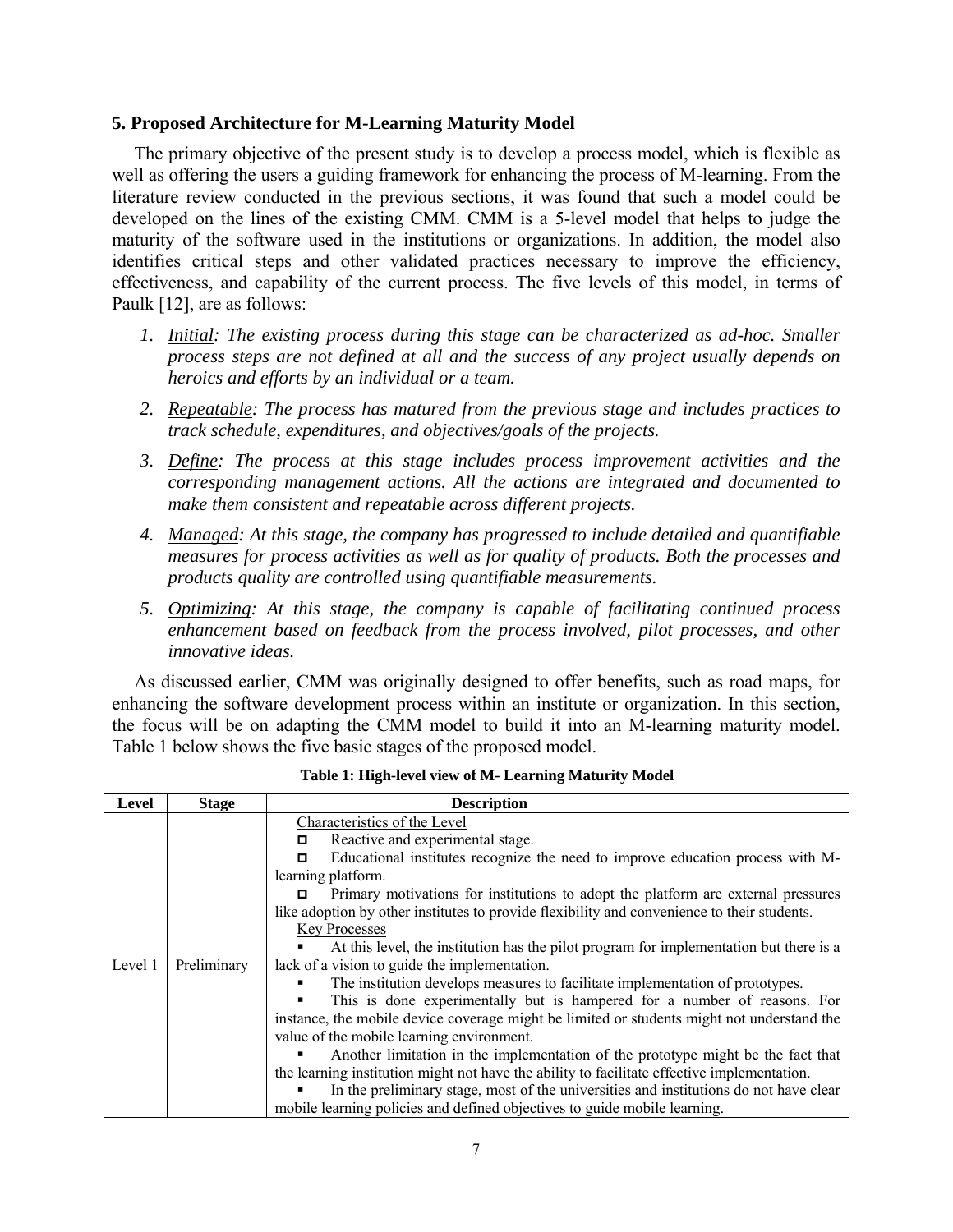|         |                           | Characteristics of the Level                                                               |
|---------|---------------------------|--------------------------------------------------------------------------------------------|
| Level 2 | Established               | Based on the recognition of the opportunity provided by mobile devices in the              |
|         |                           | education system.                                                                          |
|         |                           | Results in the investment of M-Learning technologies to realize the opportunities<br>о     |
|         |                           | provided.                                                                                  |
|         |                           | <b>Key Processes</b>                                                                       |
|         |                           | In this stage, learning institutions formulate clear objectives to guide M-Learning        |
|         |                           | implementation.                                                                            |
|         |                           | Institutions do not have M-Learning mechanisms to evaluate their systems.                  |
|         |                           | There is a need for improvements in the existing and implemented pilot                     |
|         |                           | prototypes.                                                                                |
|         |                           | Programmers develop tailored systems to facilitate the use of mobile learning,             |
|         |                           | such as the Android App Education, iOS App Education, and other platforms.                 |
|         | Defined                   | Characteristics of the Level                                                               |
|         |                           | The model of mobile learning environment has been developed to measure the                 |
|         |                           | quality of mobile learning systems.                                                        |
|         |                           | The focus on learning mobile systems by institutions features to offer the most            |
|         |                           | mobile platforms.                                                                          |
| Level 3 |                           | <b>Key Processes</b>                                                                       |
|         |                           | The mobile device is considered as a critical tool in the interaction between              |
|         |                           | students or among students, instructors and administrative staff.                          |
|         |                           | Institutions link their mobile learning strategies with core and technical visions.        |
|         |                           | Institutions invest heavily in this type of systems to achieve success. In addition to     |
|         |                           | financial investment, institutions must also develop clear guidelines, in order to achieve |
|         |                           | success.                                                                                   |
|         |                           | Characteristics of the Level                                                               |
|         | Structured                | M-Learning is characterized by optimization and innovation.                                |
|         |                           | The optimization results in a rich, dynamic, and flawless experience for students<br>о     |
|         |                           | and tutors in the use of the system.                                                       |
|         |                           | The best practices have been defined and implemented by this stage.<br>о                   |
| Level 4 |                           | <b>Key Processes</b>                                                                       |
|         |                           | To solidify their systems, institutions borrow and integrate the best practices from       |
|         |                           | other institutions.                                                                        |
|         |                           | Institutions develop and measure to ensure a real time student engagement and              |
|         |                           | context awareness.                                                                         |
|         |                           | Institutions also develop systems to be used in different mobile devices such as           |
|         |                           | tablets and mobile phones.                                                                 |
|         |                           | The use of mobile device applications allows students to provide feedback, give            |
|         |                           | comments, and share information.                                                           |
|         |                           | Institutions learn to refine and improve procedures and policies to control any            |
|         |                           | changes experienced in mobile changes.                                                     |
| Level 5 | Continuous<br>improvement | Characteristics of the Level                                                               |
|         |                           | In this stage mobile offering has already been accepted as the best approach to<br>о       |
|         |                           | provide knowledge and exchange of information between students and instructors.            |
|         |                           | <b>Key Processes</b>                                                                       |
|         |                           | Institutions are constantly evaluating themselves to ensure continuous                     |
|         |                           | improvement and optimization. This helps identify any changes that occur that might limit  |
|         |                           | or change the manner in which mobile learning is used.                                     |

# **6. Conclusions**

The use of mobile phones for the purpose of receiving/imparting education is increasingly becoming a practical possibility. The context has been utilized as the underlying basis of this paper to formulate the initial maturity evaluation framework of mobile learning. The paper started with a literature review of the use of M-learning in the education sector, highlighting its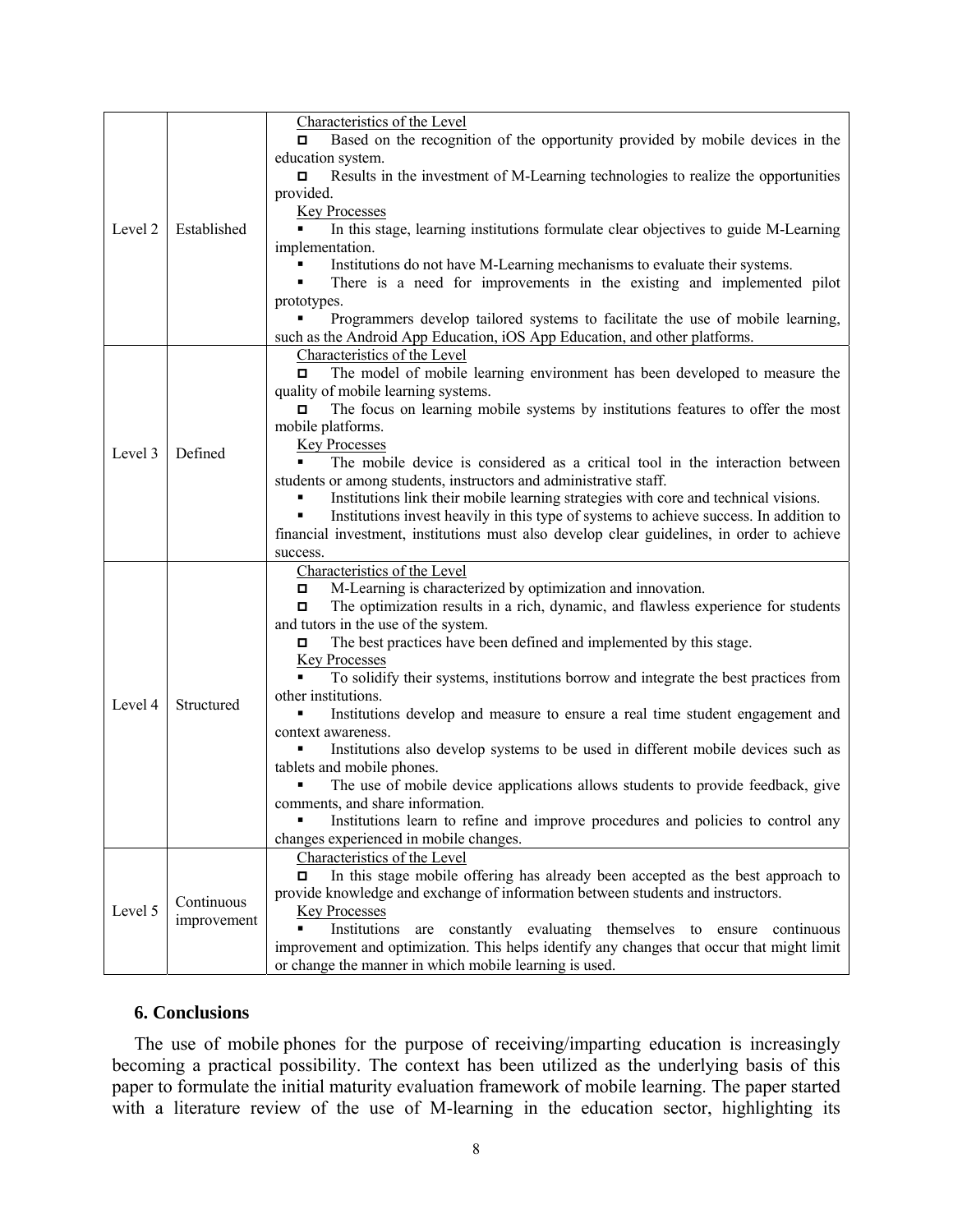opportunities and challenges. Following this, the M-learning maturity model outlined the facilities offered by the mobile learning platform as a mode of providing education, charting its potential growth curve through various stages.

The core idea of the paper is to demonstrate the possibility of adapting the famous Capability Maturity Model, CMM, to sketch the road map of the progress of the usage of mobile technology in education. Both students and educational institutions can be regarded as beneficiaries of the scheme especially if such a scheme is conducted in collaboration with the central education department. It is obvious that the model is far from perfect; however, it serves to show the many benefits of the platform. Real-time implementation of the platform will be necessary to fine-tune the model further.

In summary, it can be said that the primary purpose of the framework is to provide an indicative list of stages and processes within each stage. The framework is by no means complete and might even lack certain key processes that would become evident only after comparing it with a similar project or after implementing the model on a small experimental scale. While not an exhaustive study, the framework still provides key understanding of the process and potential stages for the complete integration of M-learning within an educational institute. Further revision of the model would definitely help in understanding and overcoming potential problems.

As part of future research in this area, we hope to conduct an exhaustive study of the existing M-learning frameworks developed by researchers from different countries and prepare a comparative analysis. Such a study would provide the key points of similarity as well as differences due to geographical/cultural/political/socio-economic conditions in these countries. Based on the study, we expect to formulate an empirical model tailored to the Saudi Arabia education system with a further possibility of statistically evaluating and simplifying the model.

# **References**

- [1] J. Valk, A. T. Rashid, and L. Elder, "Using Mobile Phones to Improve Educational Outcomes : An Analysis of Evidence from Asia," *International Review of Research in Open and Distance Learning*, vol. 11, no. 1, pp. 13–14, 2010.
- [2] A. Kukulska-Hulme and J. Traxler, "Designing for Mobile and Wireless Learning," in *Rethinking Pedagogy for a Digital Age Designing and Delivering E-learning*, H. Beetham and R. Sharpe, Eds. Routledge, pp. 180–192, 2007.
- [3] T.-W. Chan, F.-C. Chen, and C.-Y. Chou, *Profile Enhanced Classroom Learning*. 4th IEEE International Workshop on Wireless Mobile and Ubiquitous Technology in Education (WMTE), pp. 3–6, 2006.
- [4] G. Engel, R. Palloff, and K. Pratt, "Using Mobile Technology to Empower Student Learning," in *27th Annual Conference on Distance Teaching & Learning For more resources: http://www.uwex.edu/disted/conference*, pp. 1–4, 2011.
- [5] T. Elias, "Universal Instructional Design Principles for Mobile Learning," *International Review of Research in Open and Distance Learning*, vol. 12, no. 2, pp. 143–156, 2011.
- [6] D. Frohberg, C. Göth, and G. Schwabe, "Mobile Learning Projects a Critical Analysis of the State of the Art," *Journal of Computer Assisted Learning*, vol. 25, no. 4, pp. 307–331, 2009.
- [7] Y. Huang, W. Hwang, and K. Chang, "Guest Editorial–Innovations in Designing Mobile Learning Applications," *Educational Technology & Society*, vol. 13, pp. 1–2, 2010.
- [8] I. de Waard, A. Koutropoulos, R. J. Hogue, S. C. Abajian, N. Ö. Keskin, C. O. Rodriguez, and M. S. Gallagher, "Merging MOOC and m-Learning for Increased Learner Interactions," *International Journal of Mobile and Blended Learning*, vol. 4, no. 4, pp. 34–46, 2012.
- [9] UNESCO, "Key Issues to Consider Mobile Learning" *UNESCO Working Paper Series*, 2012.
- [10] J. Wishart, and D. Green, "Identifying Emerging Issues in Mobile Learning in Higher and Further Education." A Report to JISC. Accessed February 1; 2013 at http://www.jiscdigitalmedia.ac.uk/blog/entry/resources-for-mobile-learning, 14-Oct-2010.